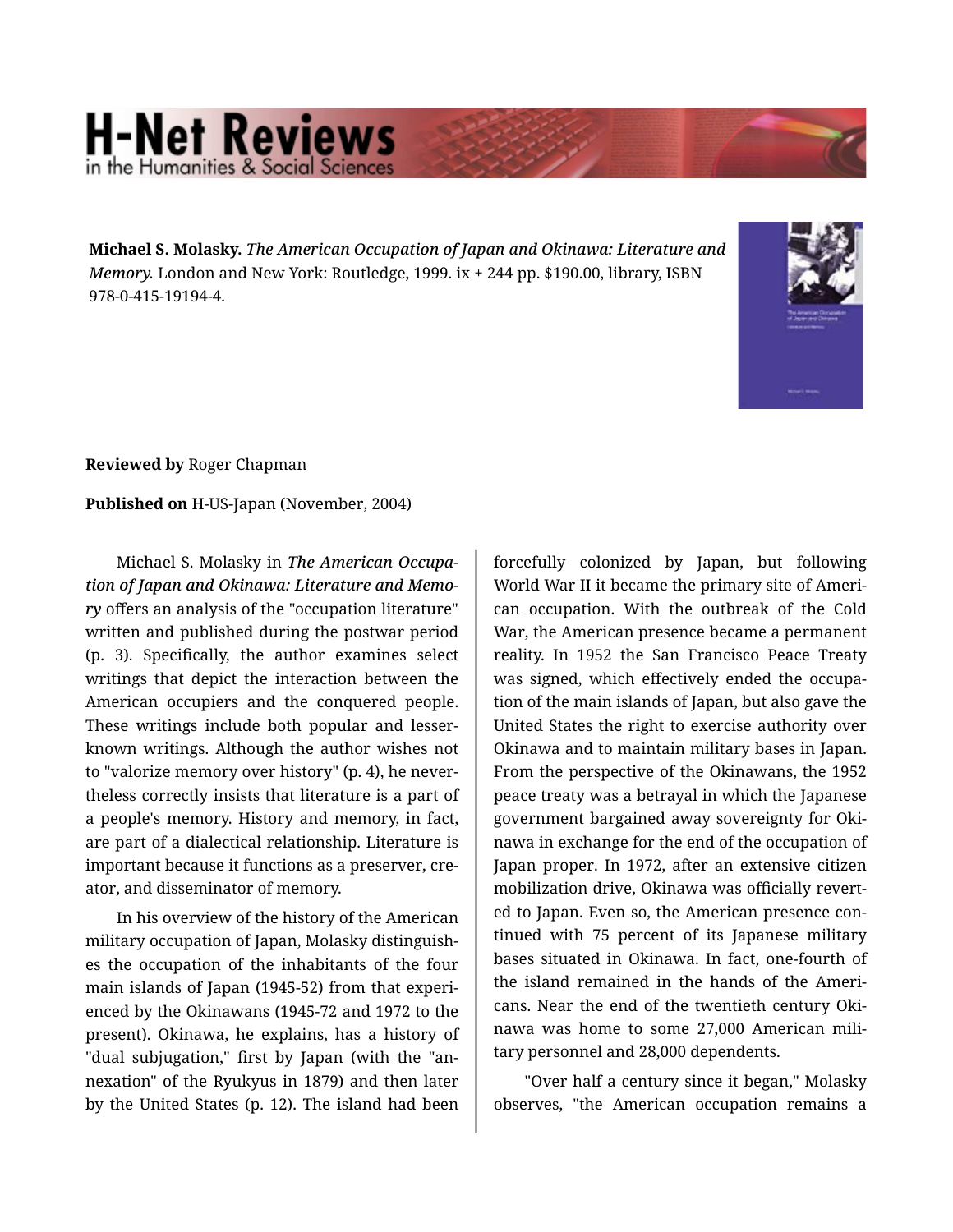touchstone for a polarized political debate in Japan. Yet for most Japanese the occupation was not so much a political phenomenon as it was a time in their lives" (p. 7). One irony that hovers over any discussion about the occupation is serendipity, which included "liberation from do‐ mestic militarism" (p. 7) and democratic reforms. Japanese intellectuals, the author notes, empha‐ size "continuity" (*renzokusei*) as opposed to "dis‐ juncture" (*danzokusei*) when discussing the tran‐ sition period between wartime society and the postwar era. Depending on how one chooses to in‐ terpret the occupation literature, both views of continuity and disjuncture can be supported.

More distinction could be made between "oc‐ cupation literature" written by authors who di‐ rectly suffered wartime defeat and those who grew up under conditions of American hegemony as opposed to direct military control. Some read‐ ers will disagree with the elasticity of the term "occupation." The presence of military bases, de‐ spite the obvious impact on the surrounding com‐ munities, is not the same as occupation if the two nations involved mutually agreed to the arrange‐ ment. As Hawaii, despite its colonial past and forced annexation, is a part of the United States, so Okinawa has to be regarded as a part of Japan. If Tokyo consented to the continued presence of American military forces on Okinawa, then the bases should be viewed as a treaty agreement be‐ tween two sovereign powers and not as an occu‐ pation. This, of course, does not excuse the pat‐ tern of outrageous behavior committed by Ameri‐ can troops stationed on the island.

Molasky is careful not to presume that any specific text speaks for all of Japan. "In the final analysis, no single author can be expected to rep‐ resent an entire nation's experience of an era," he writes. "Nor is it fair to expect a single group of writers--whether defined by gender or generation, by region, class, or ideology--to capture a truly comprehensive view of life under occupation. Such a view is only accessible through a broad

cross-section of texts, including (but not limited to) those often deemed too low-brow, regional, or otherwise undeserving of critical attention" (p. 189). He is also careful to distinguish Japanese writings from Okinawan ones. The soundness of both his literary theory and historical under‐ standing serves the author well when he offers close readings of numerous texts in the seven chapters that follow the introduction.

A vast array of writings, ranging from the high literary to the obscure, are analyzed, which include: in chapter 1, Kojima Nobuso's "The Amer‐ ican School" (1954) and Oshiro Tatsuhiro's *The Cocktail Party* (1967); in chapter 2, Higashi Mi‐ neo's *An Okinawan Boy* (1971), Genga Asayoshi's "The Town That Went Pale" (1975), and Tanaka Kokei's "Children of Mixed Blood" (1972); in chap‐ ter 3, Oe Kenzaburo's "Prize Stock" ["The Catch"] (1958), Matsumoto Seicho's "Painting on Black Canvas" (1958), and Arakawa Akira's "The Colored Race" (1956); in chapter 4, *The Chastity of Japan* (1953) and *Female Floodwall* (1957); in chapter 5, Sono Ayako's "Guests From Afar" (1954), Hiroike Akiko's "The Only Ones" (1953), Nakamoto Takako's "Women of a Base Town" (1953), and Hirabayashi Taiko's "The Women of Choice, Hok‐ kaido" (1952); in chapter 6, Oe Kenzaburo's "Hu‐ man Sheep" (1958) and Nosaka Akiyuki's "Ameri‐ can *Hijiki*" (1967); and, in the epilogue, Matayoshi Eiki's "The Wild Boar that George Shot" (1978), Ue‐ hara Noboru's "1970: The Gang Era" (1982), Yoshi‐ da Sueko's "Double Suicide at Kamara" (1984), Na‐ gado Eikichi's "A Paper Airplane from the Empire State Building" (1993), and Saegusa Kazuko's *A Winter's Death* (1989).

Molasky's overall analysis is manageable and comprehensible because he carefully organizes his findings into heuristic themes. He examines how various authors utilized language, landscape, and gender to articulate cultural identity and vic‐ timhood. Rape and prostitution, for example, are metaphors of how some Japanese, primarily male, depicted the American occupation (pp. 11-12).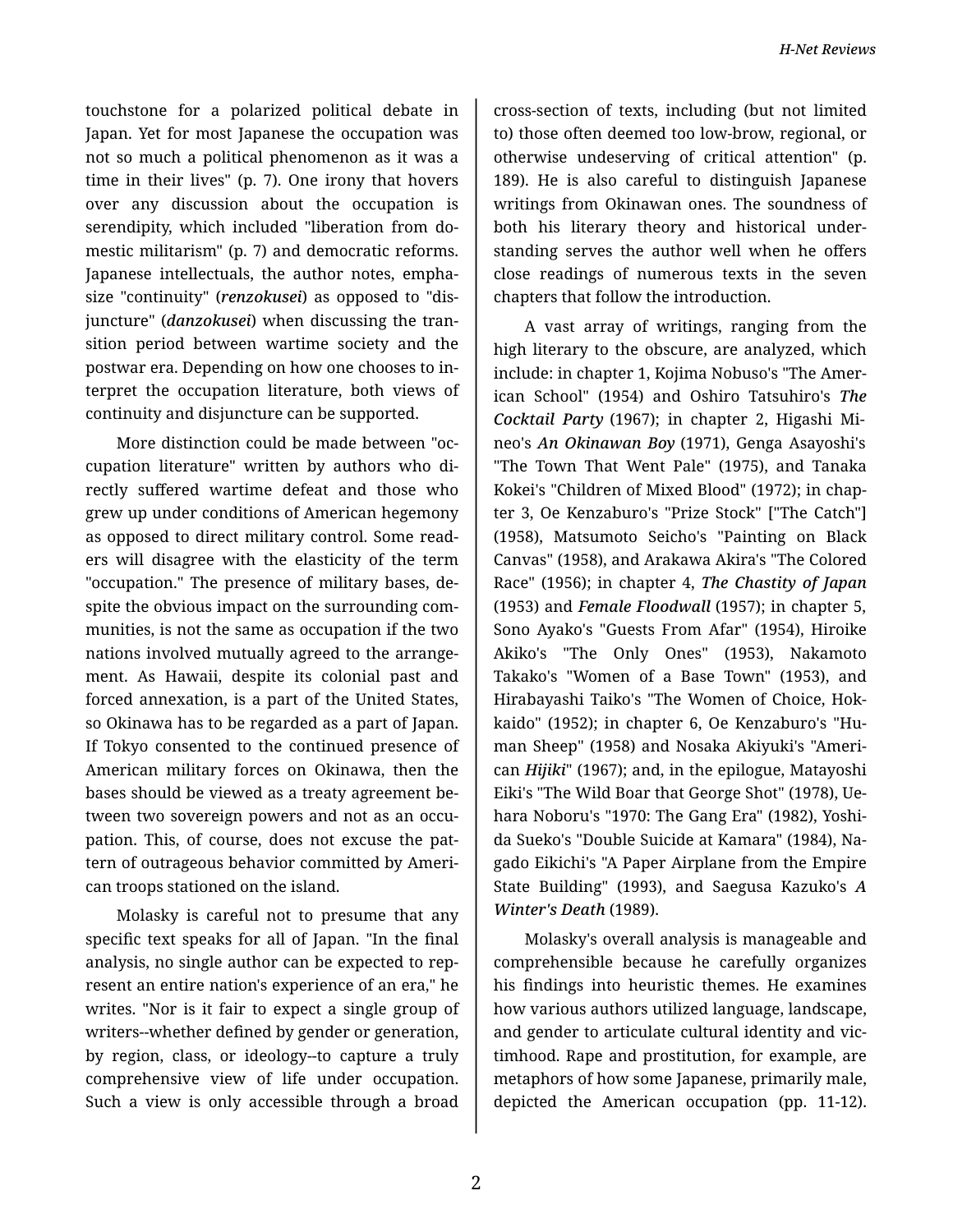However, Saegusa Kazuko, offering a woman's perspective, dismisses this stereotypical concept of postwar humiliation. For women, she argues, the occupation actually ushered in some libera‐ tion from Japanese patriarchy. In one passage a prostitute is empowered by her high heels, taking wider strides and enjoying a higher line of vision, and is able to "strut down those roads that she used to walk so timidly" (p. 184). In other passages the same author suggests that the refusal of Japa‐ nese men to intervene to stop rape attacks by the occupiers speaks not only of cowardice but in‐ grained patriarchal attitudes. Drawing parallels between Japan's wartime "comfort women" and the postwar prostitutes and mistresses outside American bases, a female character in one of Sae‐ gusa's novels candidly states, "Whether they're Ja‐ panese or Americans, soldiers are all the same, you know" (p. 187).

The author also focuses on the issue of race. In Japan's occupation literature the subject of race is addressed directly and indirectly. For the Japa‐ nese, both white and black represent "other." However, African Americans represent "differ‐ ences within the realm of difference" (p. 73) or "a darker shade of difference" (p. 74). In some cases, blacks have been accorded solidarity, as revealed in the poem "Black and Yellow, Part 1," in which the Okinawan poet Arakawa Akira writes, "You who are Black / and we who are Yellow, / Together, we are the Colored Race" (p. 97). Although blacks have been treated with empathy in Japa‐ nese postwar literature, it was not apart from racism. This relates to why, in Okinawa, the "most outcast progeny" were (and are) children born of African-American fathers and Japanese mothers (p. 65). In the postwar literature, the black man is typically depicted as animalistic, primitive, and sensual. "The black soldier," Molaksy observes, "is rarely permitted to represent anything but his race" (p. 75). The "black boom" of the 1980s in Ja‐ panese media, which was characterized by an ob‐ session with the highly sexualized black body, is best understood when studied in the context of

the earlier occupation, when large numbers of blacks first arrived in Japan. According to Mokasky, "This discourse on blackness is a mono‐ logue, not a dialogue, and is concerned above all with interrogating Japanese identity, achieving a personal transformation through the phallic pow‐ er of the racial other" (p. 72). Furthermore, "black‐ ness serves to mediate Japanese identity in rela‐ tion to whiteness" (p. 74).

The humiliation experienced by the American military in the Vietnam War seems to have influ‐ enced subsequent occupation literature, especial‐ ly that penned by Okinawan writers. In "The Wild Boar That George Shot," the Okinawan writer Matayoshi Eiki depicts a white, paranoiac GI who shoots an old Okinawan man because he imagines the old man has been laughing behind his back. Eiki's story was inspired by the December 1960 shooting death of an Okinawan farmer by an American soldier who afterwards insisted that he thought the victim was a wild boar. But instead of portraying the occupier as callous and invincible, this story shows a pathetic person who lacks moral courage and at the same time longs for re‐ spect. One sleepless night the GI leaves the barracks to search for the old man, a local who ekes out a living as a scavenger of scrap metal. Finding him, the GI points a gun to the old man's face, but the victim shows no sign of intimidation or fear. Instead, the old man passively looks at the occupi‐ er. The GI tells himself that his target is a wild boar and then commits the murder. This story is important, Molasky suggests, because it "begins to break down the stereotypical image of the distant and invincible occupier, and by doing so it stakes out a new confident stance toward the United States" (p. 179).

Considering how the earlier occupation litera‐ ture typically depicted the Japanese as sheep (e.g., Oe Kenzaburo's "Human Sheep"), passively endur‐ ing first their own militaristic leaders and after‐ wards the American occupiers, Eiki's story is an important shift. However, at the surface level, the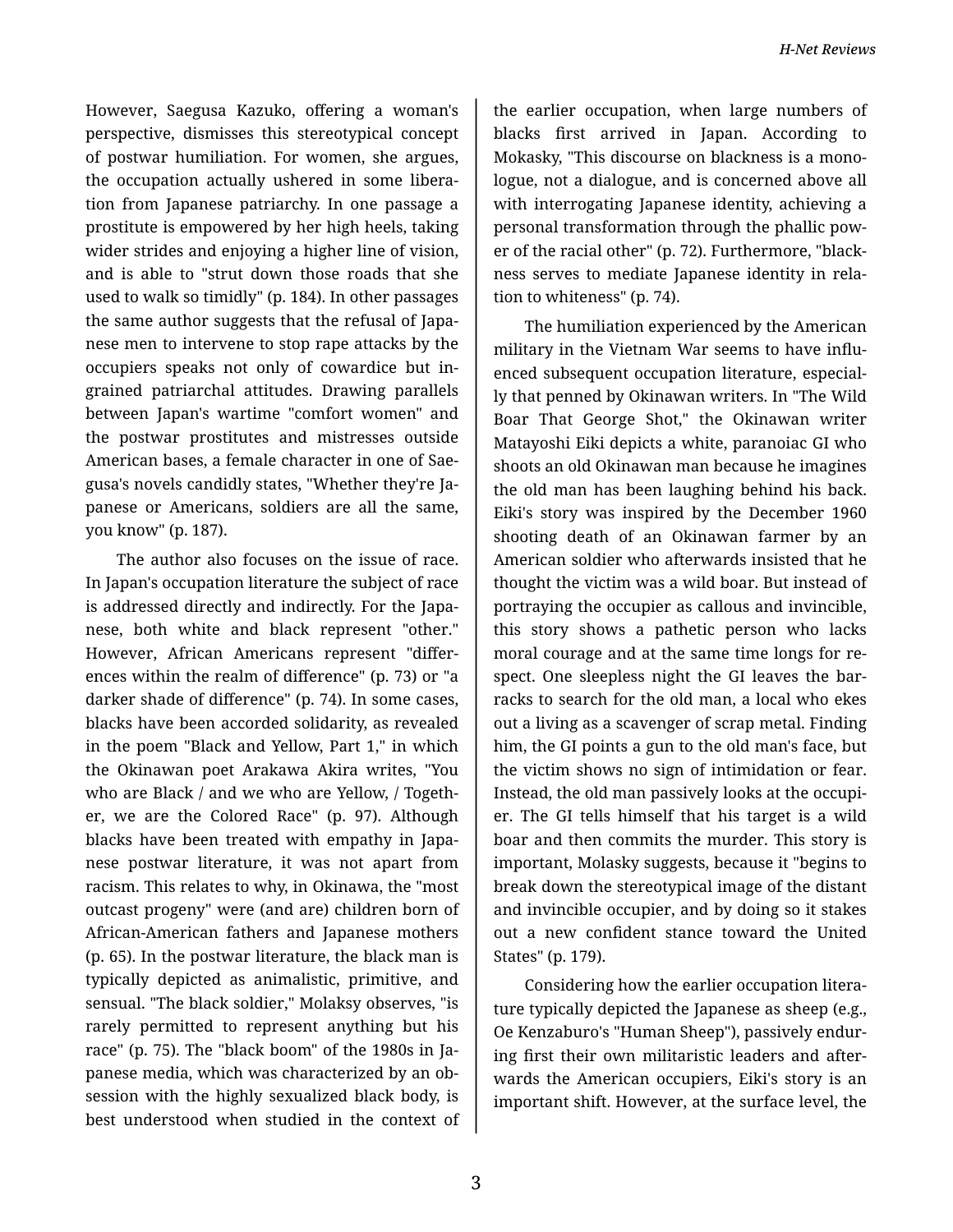old man acted like a sheep because he did not fight or struggle against the GI. By offering careful analysis here and elsewhere, Molasky provides a superior tour de force of Japanese occupation lit‐ erature. Humiliation is naturally a recurring theme in occupation literature, but the writings are often nonetheless rich in subversive mo‐ ments. This must have been empowering to the original readers. To ponder the complexities of humiliation during the time of occupation, one should consider the issue of learning the occupi‐ er's language, English, which represented both empowerment and estrangement (p. 33). Liminal characters, such as prostitutes, in the various writings often are able to display linguistic superi‐ ority over the occupiers because they know both Japanese and English, and this skill is at times used as a tool of resistance in the face of domina‐ tion (p. 160). To write (and read) about the experi‐ ence of occupation offered the conquered people not only the possibility of facing up to the new re‐ alities, but to articulate their own interpretations, in other words to take control of their lives and destinies. The old man who did not blink when the gun was pointed at him triumphed over his conqueror, even though he lost his life.

*The American Occupation of Japan and Oki‐ nawa: Literature and Memory* is a definitive work, the result of a Herculean task. Researchers for years to come will be indebted by this ground‐ breaking project. Although it is not recommended reading for undergraduates, certain graduate stu‐ dents will find this work a model for how to do cross-cultural research. This reviewer possesses a packet of letters written by his father-in-law, now deceased, who was part of the U.S. Army occupa‐ tion the year following the end of the war. These letters, from son to mother, were written in occu‐ pied Japan, but they are extremely banal and lack textual richness. The lesson of Molasky's book suggests that these letters written home were pur‐ poseful in leaving out a lot of the details. By read‐

ing the narratives of Japan's occupation literature, the rest of the story is revealed.